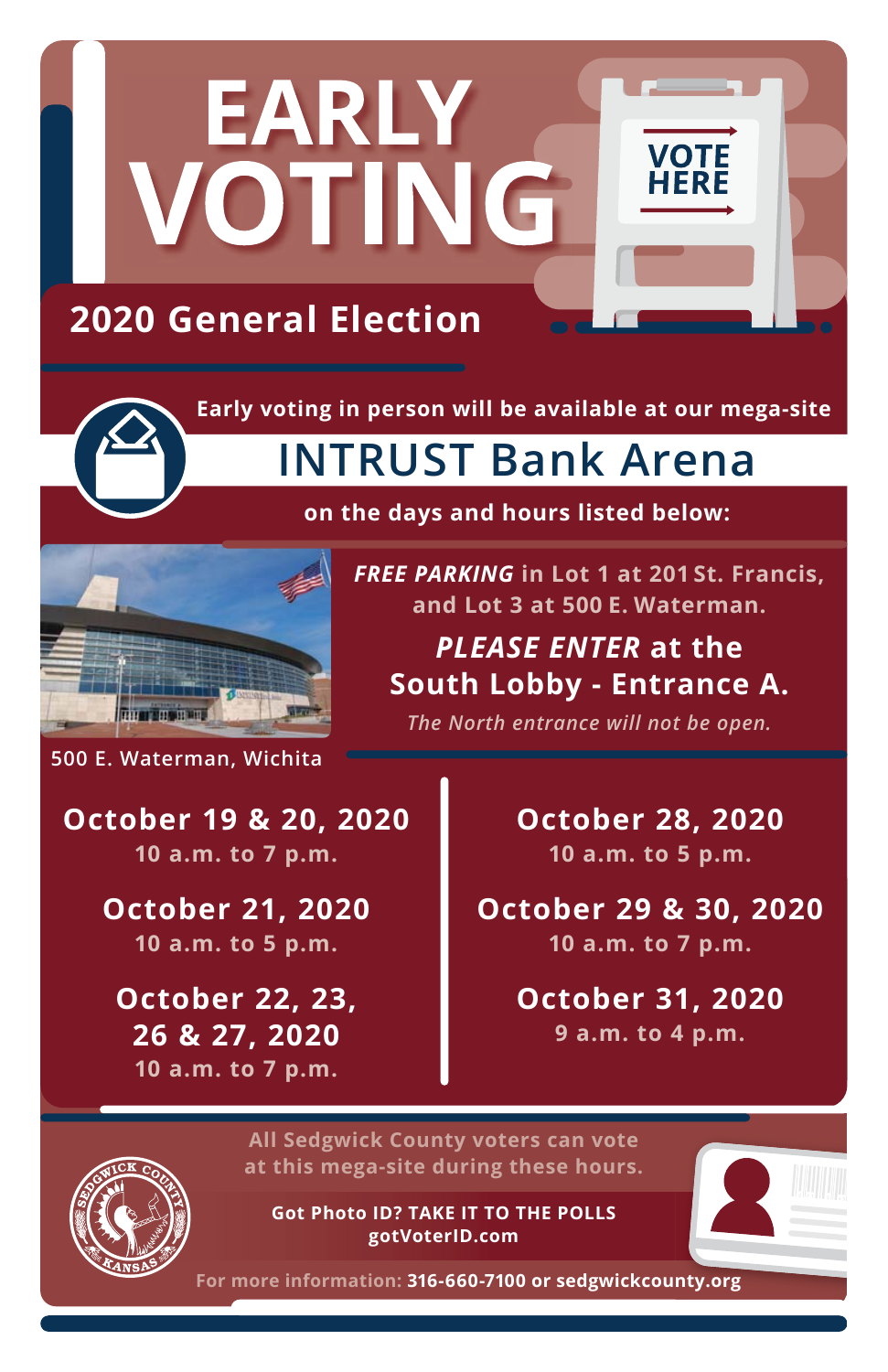

**Early voting in person will be available at the**

**Sedgwick County Election Office**

## **during regular business hours:**



**Monday - Friday, 8 a.m. to 5 p.m. Beginning October 19, 2020 through November 2, 2020\***

*\*Early voting will end at Noon on November 2.*

**510 N. Main, Suite 101, Wichita 510 N. Main, Suite 101, W**



**Additionally, the Election Office will be open for early voting from 9 a.m. to 4 p.m. Saturday, October 31, 2020**

**Got Photo ID? TAKE IT TO THE POLLS gotVoterID.com**



**All Sedgwick County voters can vote at this location during these hours. Please see the other side for additional early voting centers, dates, and times.**



**call the Election Office at 316-660-7100**



**For more**



**visit us online at sedgwickcounty.org**